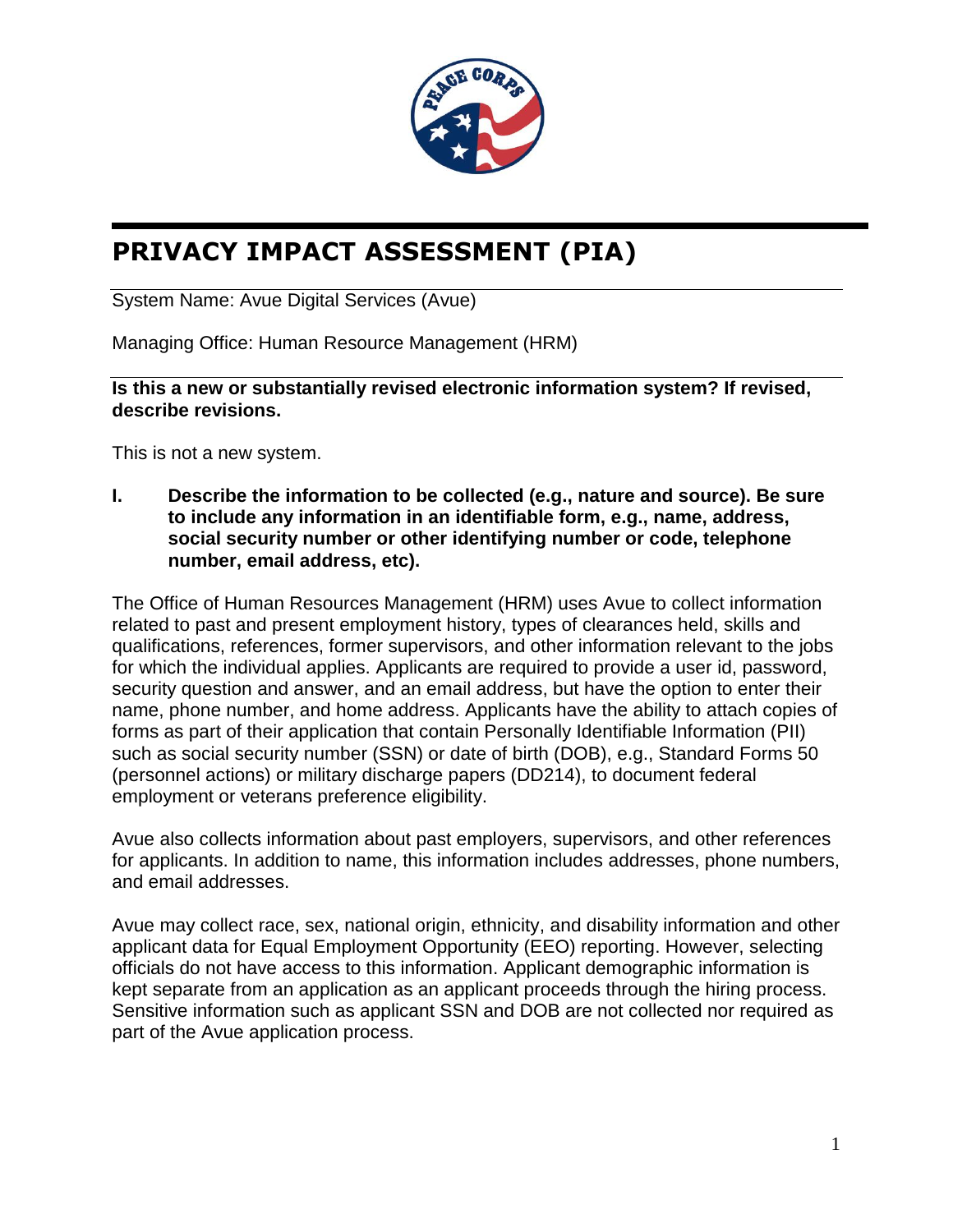## **II. Why is the information being collected (e.g., to determine eligibility)?**

Peace Corps uses Avue for staffing, recruitment and selection actions. Applicants who apply for a vacancy announcement provide information about their qualifications and eligibility. The system will generate a basic qualification status and rating based on applicant answers in order for the applicant to be considered for employment at Peace Corps. Applicant data are assessed by the system based on predetermined criteria, including citizenship and , answers to questionnaires, veterans preference eligibility. HRM uses this information to create selection rosters from which selections are made.

Applicant demographic data is collected in accordance with Equal Employment Opportunity Commission's Management Directive 715.

## **III. How will the information be used (e.g., to verify existing data)?**

This information is collected to evaluate applicants for specific employment vacancies. Applicant demographic data gathered from voluntary responses is used to analyze and eliminate any barriers to equal employment opportunity and monitor the agency's progress in eliminating any barriers that may exclude certain groups of the population. Voluntary applicant surveys administered when applications are submitted within the system provide feedback for determining effectiveness of recruitment actions and sources.

### **IV. Will you share the information with others (e.g., another agency for a programmatic purpose)? If yes, list the entities.**

Aggregate applicant demographic data is reported annually to the Equal Employment Opportunity Commission and the Office of Personnel Management annually.

Within Peace Corps, applicant information can be accessed by human resources staff, managers, selecting officials, assessment panels, and other agency employees or contractors involved in data collection, data reporting, the selection process and personnel action processing.

### **V. Describe what opportunities individuals have been given to decline to provide information or to consent to particular use of the information (e.g., whether individual may withhold permission for a particular use).**

In order to apply for an Agency position, the user must provide relevant information.

### **VI. How will the information be secured (e.g., administrative and technological controls)?**

The Avue system is a secure system, with 128-bit Secure Socket Layer (SSL) encryption on the browser transmission level. Access to the agency data stored in